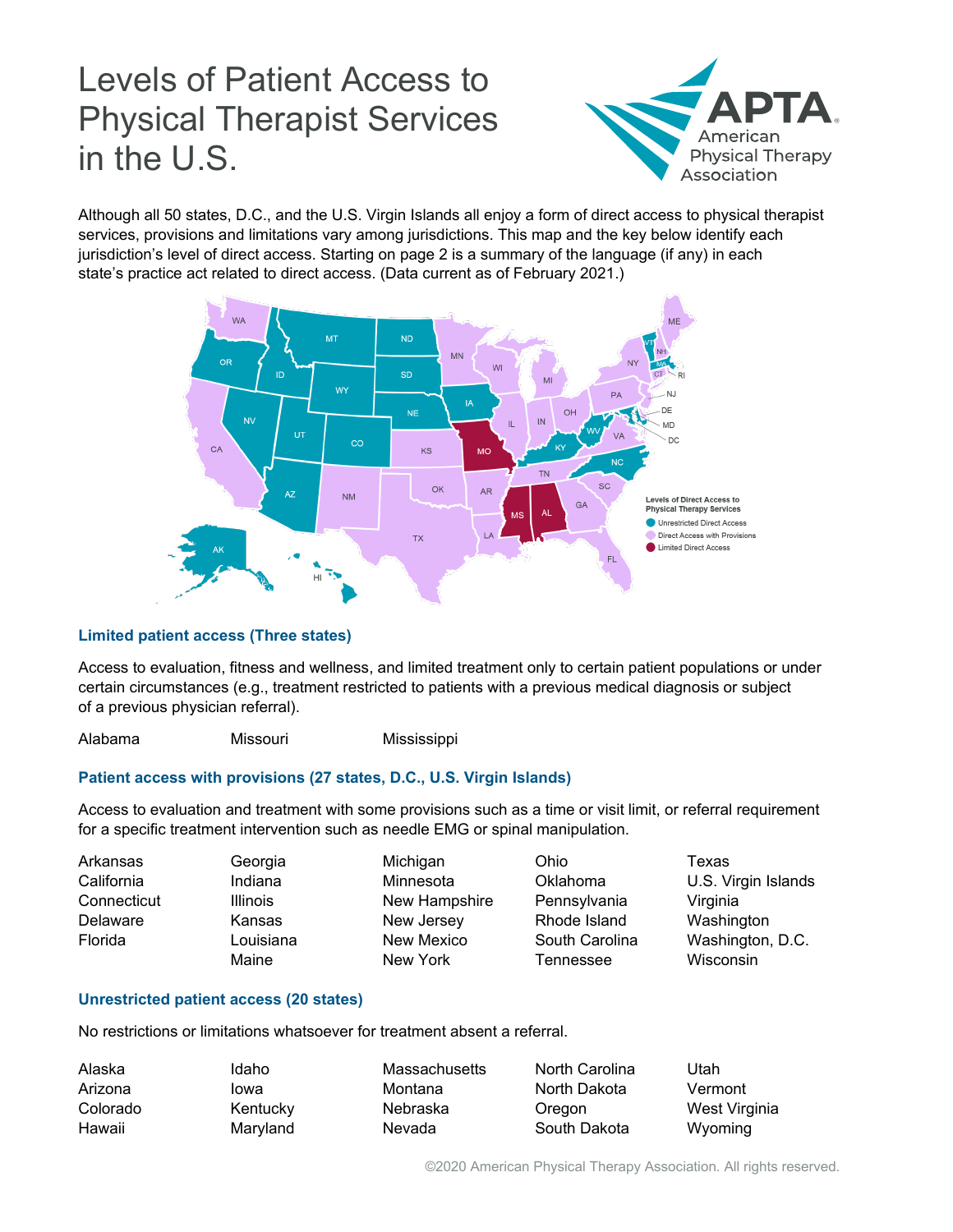

## **STATE and Direct Access Enactment Year — Level of Direct Access to Physical Therapy Services**

## **AL, 2012 — Limited**

May perform physical therapy services without a prescription or referral under the following circumstances:

- To children with a diagnosed developmental disability pursuant to the patient's plan of care.
- As part of a home health care agency pursuant to the patient's plan of care.
- To a patient in a nursing home pursuant to the patient's plan of care.
- Related to conditioning or to providing education or activities in a wellness setting for the purpose of injury prevention, reduction of stress, or promotion of fitness.

To an individual for a previously diagnosed condition or conditions for which physical therapy services are appropriate after informing the health care provider rendering the diagnosis. The diagnosis shall have been made within the previous ninety days. The physical therapist shall provide the health care provider who rendered such diagnosis with a plan of care for physical therapy services within the first fifteen days of physical therapy intervention.

#### **AK, 1986 — Unrestricted**

#### No Restrictions to Access

License revocation or suspension when failure to refer a patient to another qualified professional when the patient's condition is beyond PT training.

## **AZ, 1983 — Unrestricted**

#### No Restrictions to Access

A physical therapist shall refer a client to appropriate health care practitioners if the PT has reasonable cause to believe symptoms or conditions are present that require services beyond the scope of practice and if PT is contraindicated.

#### **AR, 1997 — Provisions**

Requires physician referral for bronchopulmonary hygiene, debridement and wound care.

#### **CA, 1968 (Revised 2013, 2018) — Provisions**

- PT must refer the patient to their physician if, at any time, the patient has signs or symptoms of a condition that requires treatment beyond the scope of practice of a physical therapist or the patient is not progressing toward documented treatment goals as demonstrated by objective, measurable, or functional improvement.
- PT shall disclose to the patient any financial interest he or she has in treating the patient and, if working in a physical therapy corporation, shall comply with Chapter1, Article 6, commencing with Section 650.
- With the patient's written authorization, the physical therapist shall notify the patient's physician and surgeon, if any, that the physical therapist is treating the patient.
- The physical therapist shall not continue treating the patient beyond 45 calendar days or 12 visits, whichever occurs first, without receiving, a dated signature on the physical therapist's plan of care from the patient's physician, surgeon, or podiatrist indicating approval of the physical therapist's plan of care. Approval of the physical therapist's plan of care shall include an in-person patient examination and evaluation of the patient's condition and, if indicated, testing by the physician and surgeon or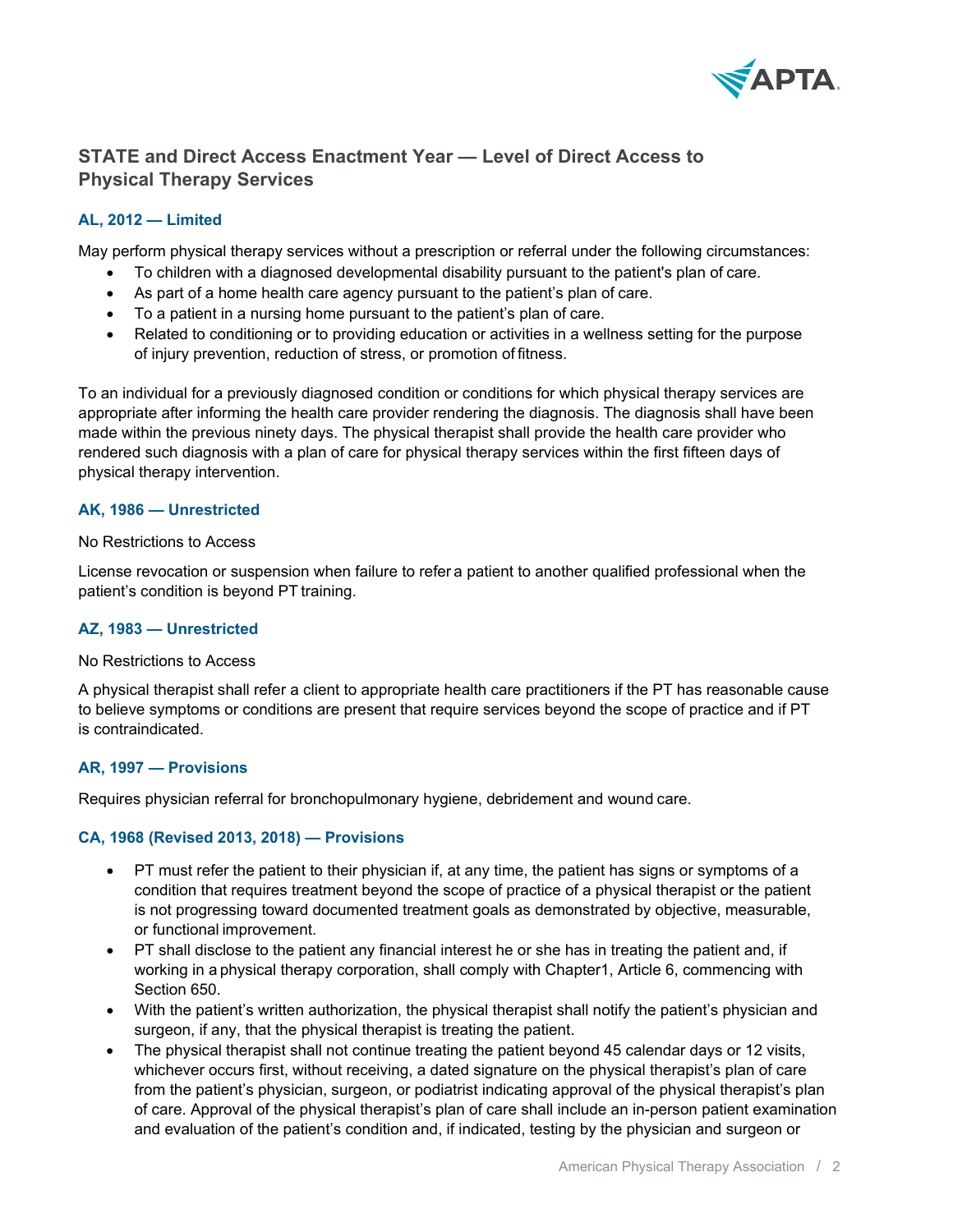

podiatrist, except when providing wellness physical therapy services, or providing physical therapy services pursuant to a family service plan or individualized education plan (IEP) and the individual does not have a medical diagnosis. (Effective 1/1/2019)

• Must provide notice to the patient, orally and in writing, in at least 14-point type and signed by the patient indicating they are receiving direct physical therapy treatment services and may continue to receive direct physical therapy treatment services for a period of up to 45 calendar days or 12 visits, whichever occurs first, after which time a physical therapist may continue providing you with physical therapy treatment services only after receiving, a dated signature on the physical therapist's plan of care indicating approval of the physical therapist's plan of care and that an in-person patient examination and evaluation was conducted by the physician and surgeon or podiatrist.

#### **CO, 1988 — Unrestricted**

No Restrictions to Access

- Disciplinary action when failure to refer a patient to another qualified professional when the patient's condition is beyond PT training.
- Prohibits diagnosis of disease.

#### **CT, 2006 — Provisions**

- Earned a bachelor's degree and has practiced physical therapy for at least four out of the most recent six years or earned a master's degree or higher,
- Must refer any person receiving such treatment to an appropriate licensed practitioner of the healing arts if, upon examination or reexamination, the same condition for which the person sought physical therapy does not demonstrate objective, measurable, functional improvement in a period of thirty consecutive days or at the end of six visits, whichever is earlier.
- Grade V spinal manipulation, such treatment shall only be performed upon the referral or by a licensed physical therapist who (i) earned a bachelor's degree prior to January 1, 1998, and has practiced physical therapy for at least four out of the most recent six years of his or her clinical practice, or earned a master's degree or higher in physical therapy from an accredited institution of higher education, and (ii) holds a specialist certification in orthopedic physical therapy from the American Physical Therapy Association, or proof of completion of forty hours of course work in manual therapy, including Grade Vspinal manipulation.
- Prohibits diagnosis of disease.

#### **DC, 2007 — Provisions**

Must refer patient to primary care provider if no reasonable progress is made within 30 days.

#### **DE, 1993 — Provisions**

- Permits treatment with or without referral by a licensed medical or osteopathic physician.
- Must refer patient if symptoms are present for which treatment is outside scope of PT.
- May treat a patient for up to 30 days after which a physician must be "consulted."
- Prohibits substantial modification of prescriptions accompanying a patient.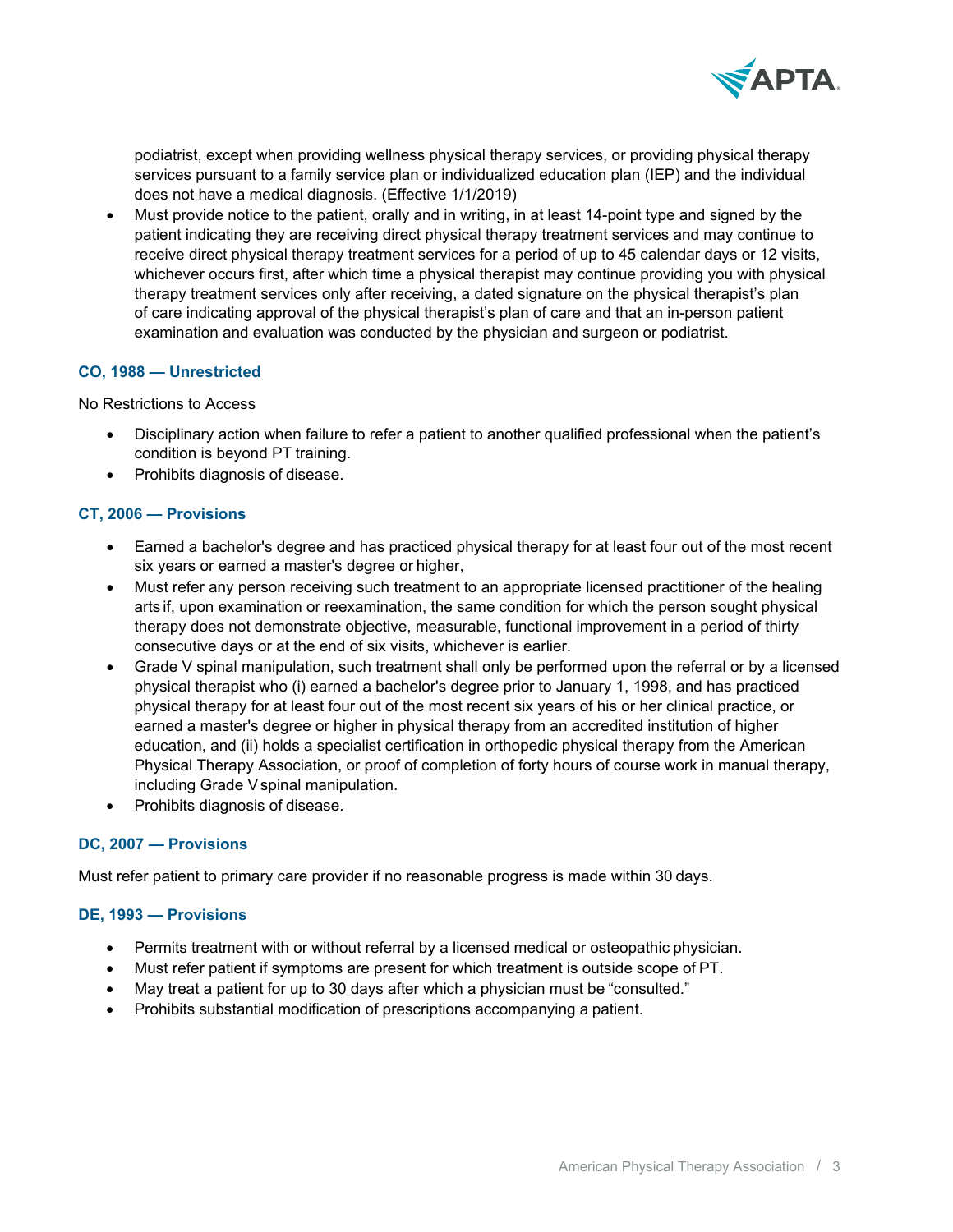

## **FL, 1992 (Revised 2016) — Provisions**

- Must refer patient or consult with health care practitioner if the patient's condition is outside scope of PT.
- If PT treatment is required beyond 30 days for a condition not previously assessed by a practitioner of record, the PT shall obtain a practitioner of record who will review and sign the plan.
- Requirement that practitioner of record review and sign plan of care does not apply when a patient has been physically examined by a physician licensed in another state, diagnosed by the physician as having a condition for which physical therapy is required, and the PT is treating that condition.
- Prohibits PTs from implementing plan of treatment for patients in acute care settings including hospitals, ambulatory surgical centers, and mobile surgical facilities.

#### **GA, 2006 (Revised 2015) — Provisions**

To practice via direct access, a PT must meet on the following requirements:

- Have a doctorate in physical therapy or equivalent degree from an accredited institution plus two years of clinical practice experience; OR
- Have a doctorate in physical therapy or equivalent and either a) Post graduate certification, (b) American Board of Physical Therapy Specialties Board Certification; or c) Residency or fellowship training; OR
- Five years of clinical practice experience;

After 21 days or eight visits from the initiation of a physical therapy plan of intervention, the PT must receive a referral from the patient's physician or dentist. The day and visit limitations contained in this subparagraph does not apply:

- In the case of services provided for health promotion, wellness, fitness, or maintenance purposes, in which case the physical therapist shall refer a client seen for health promotion, wellness, fitness, or maintenance purposes to an appropriate physician if the client exhibits or develop/s signs and symptoms beyond the scope of practice of the physical therapist;
- In the case of a patient diagnosed within the previous nine months with a neuromuscular or developmental condition when the evaluation, treatment, or services are being provided for problems or symptoms associated with that previously diagnosed condition; or
- In the case of a patient diagnosed within the previous 90 days with a chronic musculoskeletal condition and noted by a current relevant document from an appropriate licensed health care provider.

PTs must provide a written disclosure to direct access patients that a physical therapy diagnosis is not a medical diagnosis by a physician or based on radiological imaging and that such services might not be covered by the patient's health plan or insurer.

If dry needling treatment is going to be performed on a patient seen via direct access, the PT must first consult with the patient's physician (or physician assistant).

## **HI, 2010 — Unrestricted**

#### No Restrictions to Access

Failing to immediately refer any patient to an appropriate healthcare provider if there is reasonable cause to believe that the patient's condition is beyond the physical therapist's scope of practice or is a condition for which physical therapy is contraindicated is an act professional misconduct.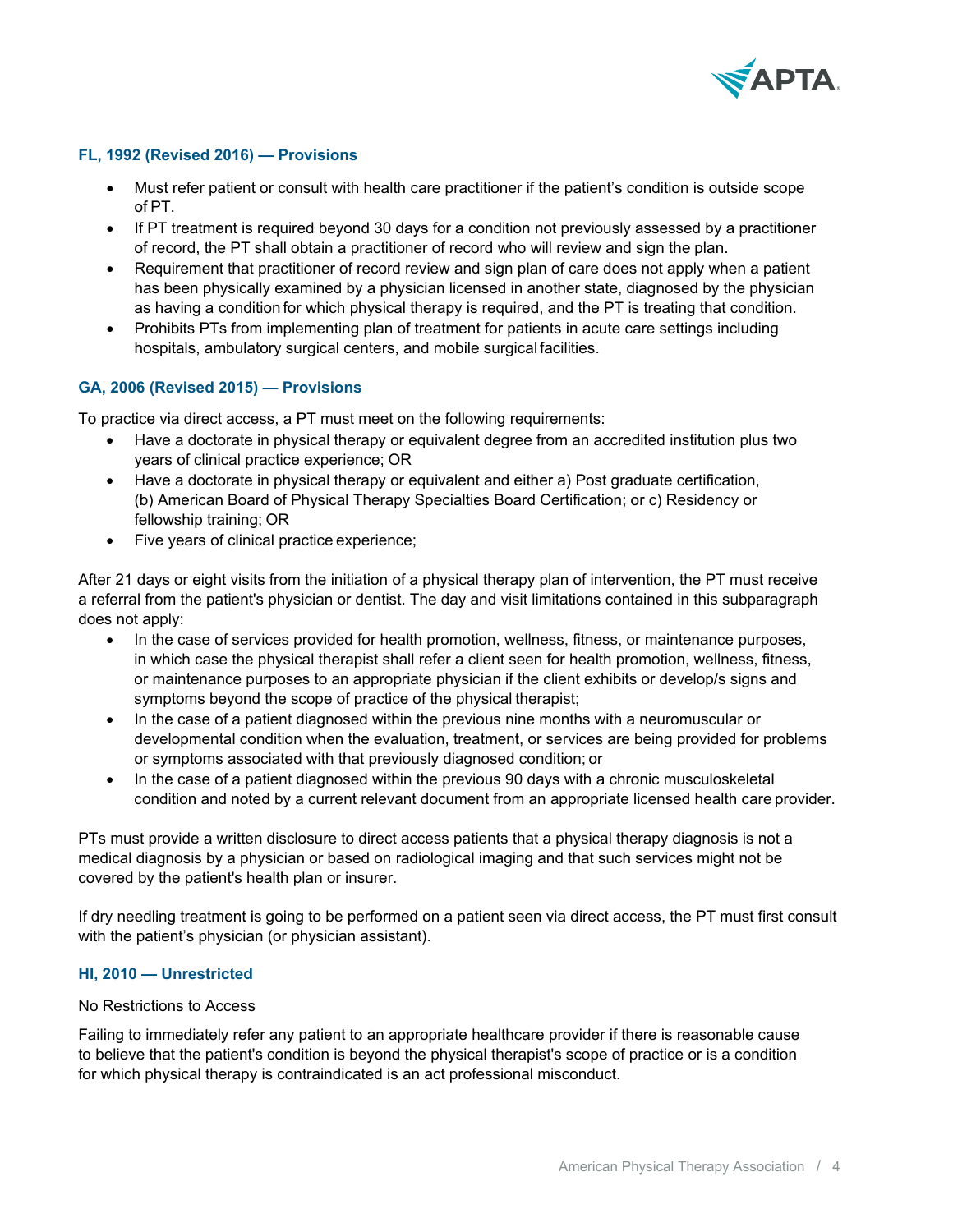

## **ID, 1987 — Unrestricted**

No Restrictions to Access

- Prohibits the use of radiology, surgery or medical diagnosis of disease.
- Must refer when patient condition is outside PT scope of practice.

## **IL, 1988 (Revised 2018) — Provisions**

- A physical therapist providing services without a referral from a health care professional must notify the patient's treating health care professional within 5 business days after the patient's first visit that the patient is receiving physical therapy. This does not apply to physical therapy services related to fitness or wellness, unless the patient presents with an ailment or injury.
- A physical therapist shall refer a patient to the patient's treating health care professional of record or, in the case where there is no health care professional of record, to a health care professional of the patient's choice, if:
	- $\circ$  The patient does not demonstrate measurable or functional improvement after 10 visits or 15 business days, whichever occurs first, and continued improvement thereafter;
	- $\circ$  The patient returns for services for the same or similar condition after 30 calendar days of being discharged by the physical therapist; or
	- $\circ$  The patient's condition, at the time of evaluation or services, is determined to be beyond the scope of practice of the physical therapist.
- Wound debridement services may only be provided by a physical therapist with written authorization from a health care professional.
- A physical therapist shall promptly consult and collaborate with the appropriate health care professional anytime a patient's condition indicates that it may be related to temporomandibular disorder so that a diagnosis can be made by that health care professional for an appropriate treatment plan.

#### **IN, 2013 (Revised 2019) — Provisions**

- May evaluate and treat for no more than 42 calendar days beginning with the date of the initiation of treatment without a referral. If additional treatment is needed, the PT shall obtain a referral from the individual's provider (physician, podiatrist, psychologist, chiropractor, dentist, nurse practitioner, or physician assistant).
- Order or referral from a physician, osteopath, or chiropractor required for spinal manipulation. Referring physician, osteopath, or chiropractor must have examined the patient before issuing the order or referral. "Spinal manipulation" defined as "a method of skillful and beneficial treatment by which a physical therapist uses direct thrust to move a joint of the patient's spine beyond its normal range of motion, but without exceeding the limits of anatomical integrity."
- Order or referral from physician, osteopath, or podiatrist required for sharp debridement. "Sharp debridement" defined as "the removal of foreign material or dead tissue from or around a wound, without anesthesia and with generally no bleeding, through the use of: (A) a sterile scalpel; (B) scissors;(C) forceps; (D) tweezers; or (E) other sharp medical instruments; in order to expose health tissue, prevent infection, and promote healing."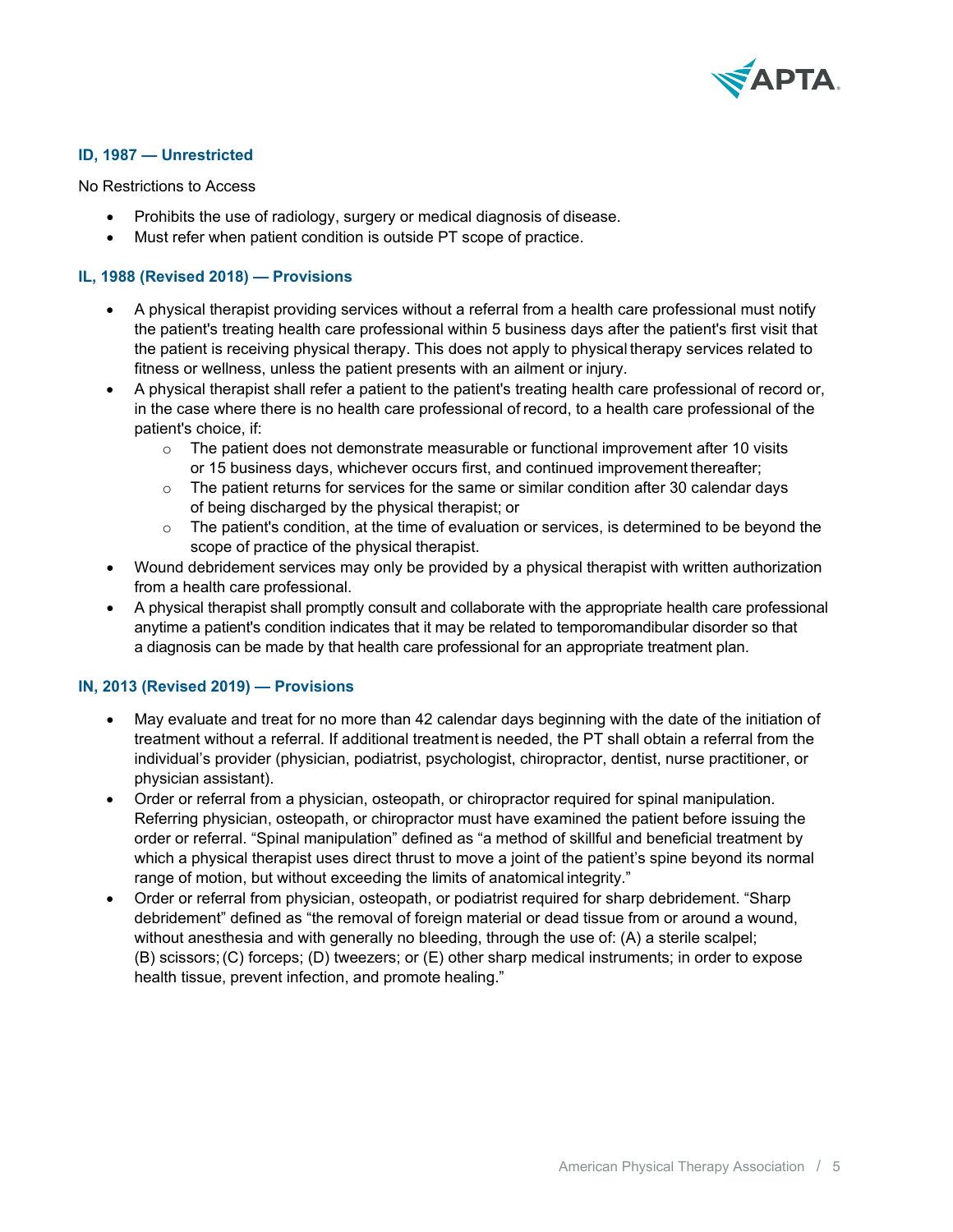

## **IA, 1988 — Unrestricted**

No Restrictions to Access

- Permits evaluation and treatment with or without a referral from a physician, podiatric physician, dentist or chiropractor, except that a hospital may require that PT evaluation and treatment provided in the hospital be done only upon prior review by and authorization of a member of the hospital's medical staff.
- Prohibits PTs from practicing operative surgery or osteopathic or chiropractic manipulation or administering or prescribing drugs or medicine.

#### **KS, 2007 (Revised 2013) — Provisions**

- May evaluate and initiate treatment on a patient without a referral. If providing treatment without a referral and patient is not progressing toward documented treatment goals as demonstrated by objective, measurable, or functional improvement, or any combination thereof, within 10 visits or 15 business days from the initial treatment visit following the initial evaluation visit, the PT shall obtain a referral from an appropriate licensed health care practitioner (physician, podiatrist, physician assistant, advanced practice registered nurse, chiropractor, dentist, or optometrist).
- When a patient self-refers to a PT, the PT shall provide written notice to the patient, prior to the commencement of treatment, that a physical therapy diagnosis is not a medical diagnosis by a physician.
- Wound debridement may only be performed after approval is obtained from a physician or other licensed health carepractitioner.
- A hospital or ambulatory surgery center may require a physician order or referral for physical therapy services for a patient currently being treated in such facility.
- Physical therapists may provide, without a referral, services which do not constitute treatment for a specific condition, disease or injury to: (1) Employees solely for education and instruction related to workplace injury prevention; or (2) the public for the purpose of fitness, health promotion and education.
- Physical therapists may provide services without a referral to special education students who need physical therapy services to fulfill the provisions of their individualized education plan or individualized family service plan.

#### **KY, 1987 — Unrestricted**

No Restrictions to Access

- Must refer to a physician or dentist when patient condition is beyond scope of practice.
- When basis for treatment is referral, the PT may confer with the referring physician, podiatrist, dentist or chiropractor.

#### **LA, 2016 — Provisions**

May perform physical therapy services without a prescription or referral under the following circumstances:

- All PTs who have a DPT or 5 years of clinical practice experience are eligible to implement physical therapy treatment with or without a prescription or referral for 30 calendar days.
- After 30 days a referral is required by a physician, dentist, podiatrist, or chiropractor, unless there is measurable or functional improvement.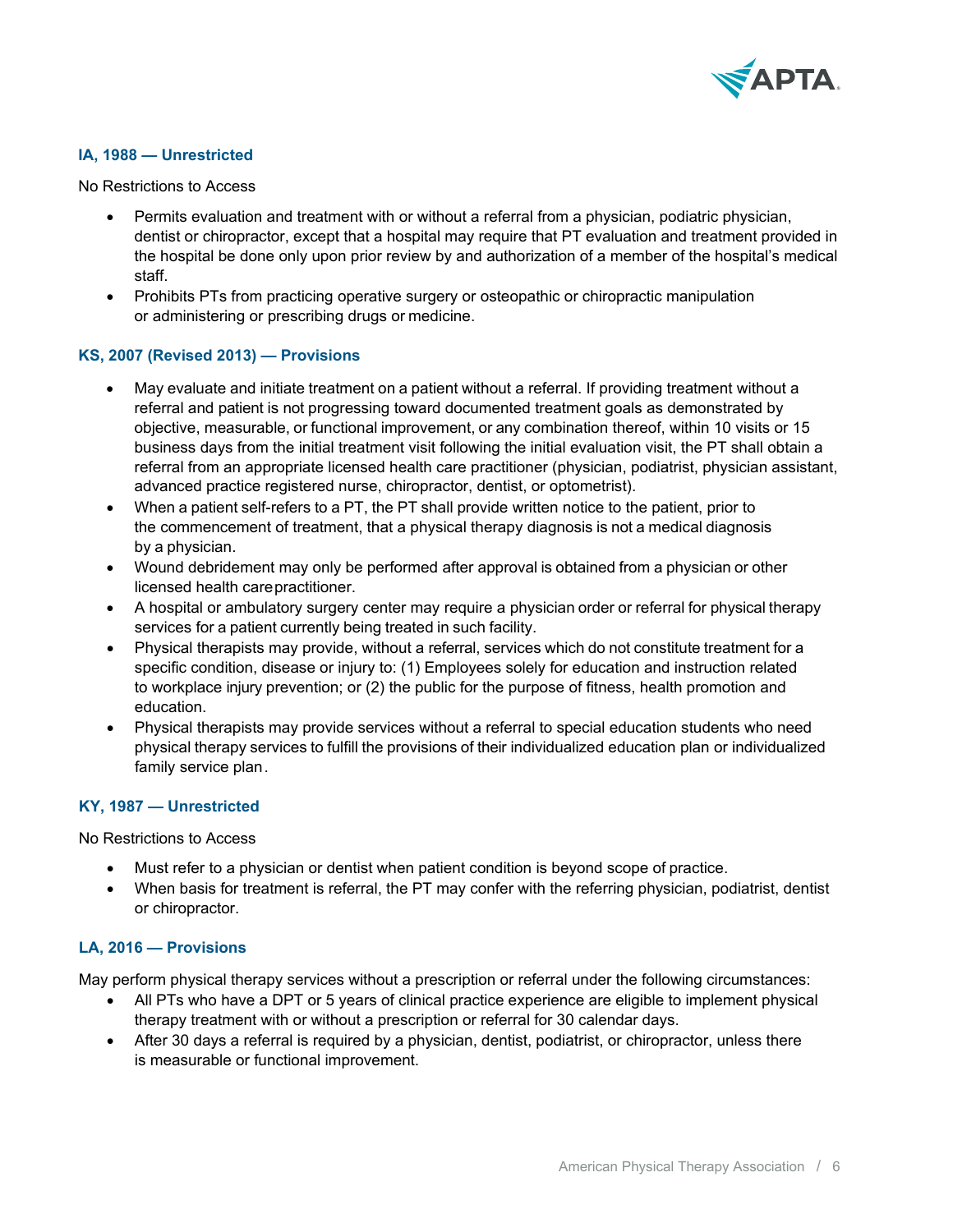

## **ME, 1991 — Provisions**

When treating a patient without referral from a Doctor of Medicine, osteopathy, podiatry, dentistry or chiropractic, the PT:

- Cannot make a medical diagnosis.
- Must refer the patient to a licensed doctor of medicine, osteopathy, podiatry, dentistry or chiropractic if no improvement in the patient is documented within 30 days of initiation of treatment.
- Must consult or refer the patient to a licensed doctor of medicine, surgery, osteopathy, podiatry, dentistry or chiropractic if treatment is required beyond 120 days.

Without a referral PT may not apply manipulative thrust to the vertebrae of the spine or administer drugs.

- Employers are not liable for charges under workers' compensation for services unless the employee has been referred to the PT.
- Must make referral when beyond the scope of PT practice.

#### **MD, 1979 — Unrestricted**

No restrictions to access

#### **MA, 1982 — Unrestricted**

No Restrictions to Access

• Regulation sets PT Code of Ethics as standard for referral relationships. PT will refer to a licensed practitioner of medicine, dentistry or podiatry if symptoms are present of which PT is contraindicated or which symptoms are indicative of conditions for which treatment is outside scope of PT practice. PT will also provide ongoing communication with the licensed referring practitioner.

PT must disclose to patient any financial interest if the referring source derives income from the PT services.

#### **MI, 1978 (Revised 2017) — Provisions**

May provide treatment without a prescription from a licensed physician, etc. under the following conditions:

- For 21 days or 10 treatments, whichever occurs first. The physical therapist must determine the patient's condition requires physical therapy before delegating interventions to a physical therapist assistant.
- The patient is seeking physical therapy services for purposes of injury prevention or promoting fitness.
- Must refer the patient to an appropriate healthcare professional if there is reasonable cause to believe that symptoms or conditions are present that require services beyond the scope of practice of physical therapy.
- Must consult with an appropriate healthcare professional if the patient does not show reasonable response to treatment in a time period consistent with the standards of practice as determined by the Board of Physical Therapy.

#### **MN, 1988 (Revised 2008) — Provisions**

- Medical diagnosis prohibited.
- Patient may be treated by a physical therapist without an order or referral from a physician, chiropractor, dentist, podiatrist, or advanced practice nurse for up to 90 days.
- Allows a physical therapist, who has been licensed for less than one year, to provide physical therapy without referral when working in collaboration with a physical therapist who has more than one year of experience.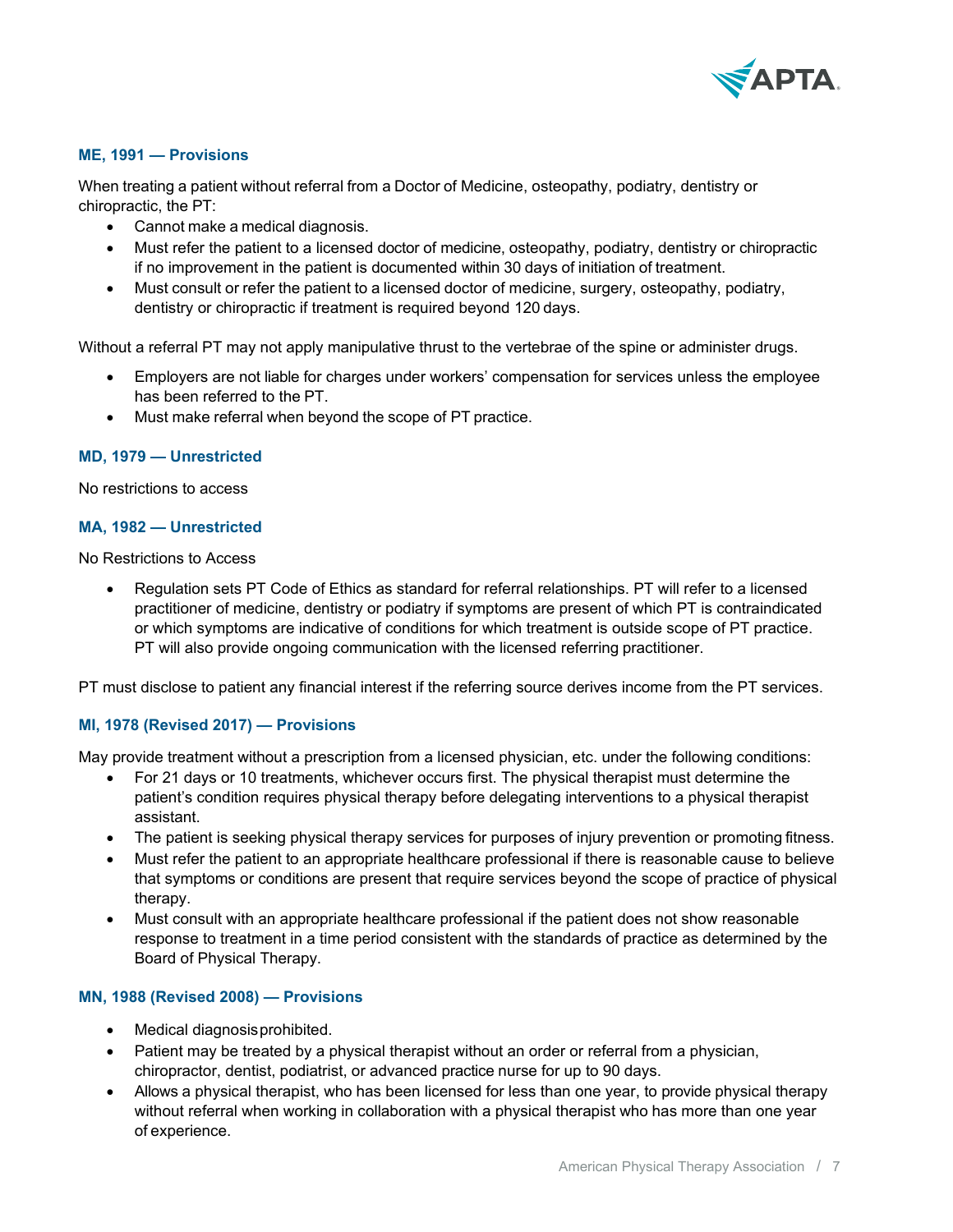

- Physical therapist must refer a patient to a licensed health care professional at any time during care if the patient's condition is beyond the scope of the physical therapist.
- Allows direct access without time limits for patients being treated for prevention, wellness, education, or exercise.

## **MS, 2006 — Limited**

May perform physical therapy services without a prescription or referral under the following circumstances:

- To children with a diagnosed developmental disability pursuant to the patient's plan of care.
- As part of a home health care agency pursuant to the patient's plan of care.
- To a patient in a nursing home pursuant to the patient's plan of care.
- Related to conditioning or to providing education or activities in a wellness setting for the purpose of injury prevention, reduction of stress or promotion of fitness.
- To an individual for a previously diagnosed condition or conditions for which physical therapy services are appropriate after informing the health care provider rendering the diagnosis. The diagnosis must have been made within the previous 180 days. The physical therapist shall provide the health care provider who rendered the diagnosis with a plan of care for physical therapy services within the first 15 days of physical therapy intervention.

#### **MO, 1999 — Limited**

Physical therapists may:

- Provide educational resources and training develop fitness or wellness programs for asymptomatic persons or provide screening or consultative services.
- Treat any person with a recurring self-limited injury within one year of diagnosis by an approved health care provider or a chronic illness that has been previously diagnosed by an approved health care provider. The physical therapist shall:
	- $\circ$  Contact the patient's current approved health care provider within seven days of initiating physical therapy services under this subsection;
	- $\circ$  Not change an existing physical therapy referral available to the physical therapist without approval of the patient's current approved health care provider;
	- $\circ$  Refer to an approved health care provider any patient whose medical condition at the time of examination or treatment is determined to be beyond the scope of practice of physical therapy;
	- $\circ$  Refer to an approved health care provider any patient whose condition for which physical therapy services are rendered under this subsection has not been documented to be progressing toward documented treatment goals after six visits or fourteen days, whichever first occurs.

Notify the patient's current approved health care provider prior to the continuation of treatment if treatment rendered under this subsection is to continue beyond 30 days. The physical therapist shall provide such notification for each successive period of 30 days.

#### **MT, 1987 — Unrestricted**

No Restrictions to Access

- PT evaluation and treatment procedures may be performed by a licensed PT without referral.
- License revocation if PT practices beyond the scope and limitation of training and education.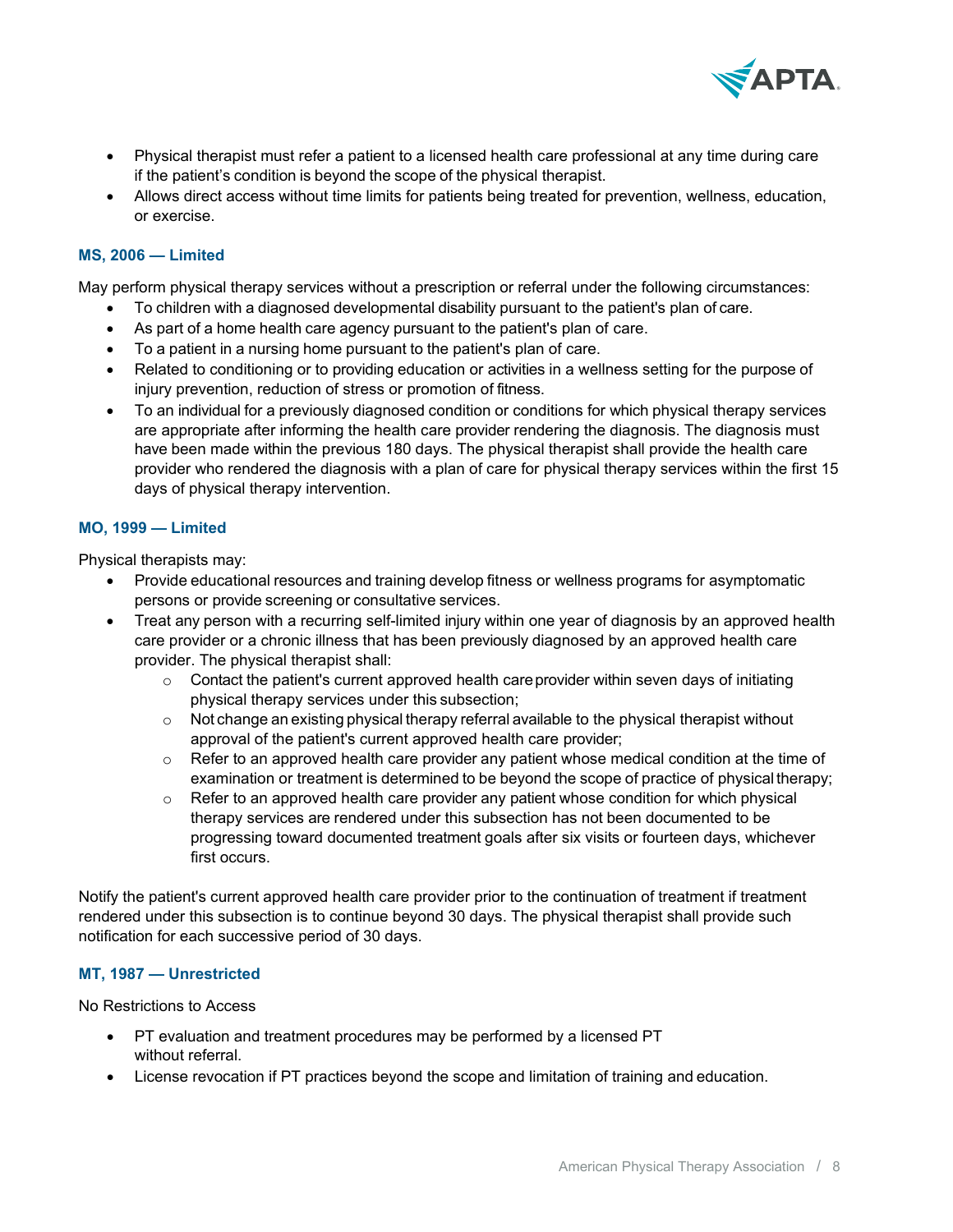

## **NE, 1957 — Unrestricted**

No Restrictions to Access

• Performing procedures outside of the scope of PT practice constitutes unprofessional conduct.

## **NV, 1985 — Unrestricted**

No Restrictions to Access

• Physical therapy does not include the diagnosis of physical disabilities, the occupation of a masseur who massages only the superficial soft tissues of the body, and chiropractic adjustment.

#### **NH, 1988 — Provisions**

A physical therapist shall refer a patient or client to appropriate health care practitioners when:

- The physical therapist has reasonable cause to believe symptoms or conditions are present that require services beyond the scope of practice; or
- Physical therapy is contraindicated; or
- There is no documented improvement within 25 calendar days of the initiation of treatment.

#### **NJ, 2003 — Provisions**

A physical therapist shall refer a patient to a health care professional licensed to practice dentistry podiatry or medicine and surgery in this State or other appropriate licensed health care professional:

- When the physical therapist doing the examination evaluation or intervention has reason to believe that physical therapy is contraindicated, or symptoms or conditions are present that require services outside the scope of practice of the physical therapist; or
- When the patient has failed to demonstrate reasonable progress within 30 days of the date of the initial treatment.

Not more than 30 days from the date of initial treatment of functional limitation or pain, a physical therapist shall inform the patient's licensed health care professional of record regarding the patient's plan of care. In the event there is no identified licensed health care professional of record, the physical therapist shall recommend that the patient consult with a licensed health care professional of the patient's choice. In a school setting, the schedule of physical therapy services shall be reported to tile child study team by the physical therapist within 30 days of the date of initial treatment.

#### **NM, 1989 (Revised 2015) — Provisions**

A PT evaluate and treat absent a referral, however the PT must refer a patient to the patient's licensed health care provider if, after 30 days of initiating physical therapist intervention, the patient has not made measurable or functional improvement with respect to the primary complaints. If the patient is making measurable progress and improving, the 30-day limit does not apply.

Additionally, the 30-day proviso does not apply to:

- Treatment provided for a condition related to a chronic neuromuscular or developmental condition for a patient previously diagnosed as having a chronicneuromuscular or developmental condition.
- Services provided for health promotion, wellness, fitness; or
- Services provided to a patient who is participating in a program pursuant to an individual education plan or individual family service plan under federal law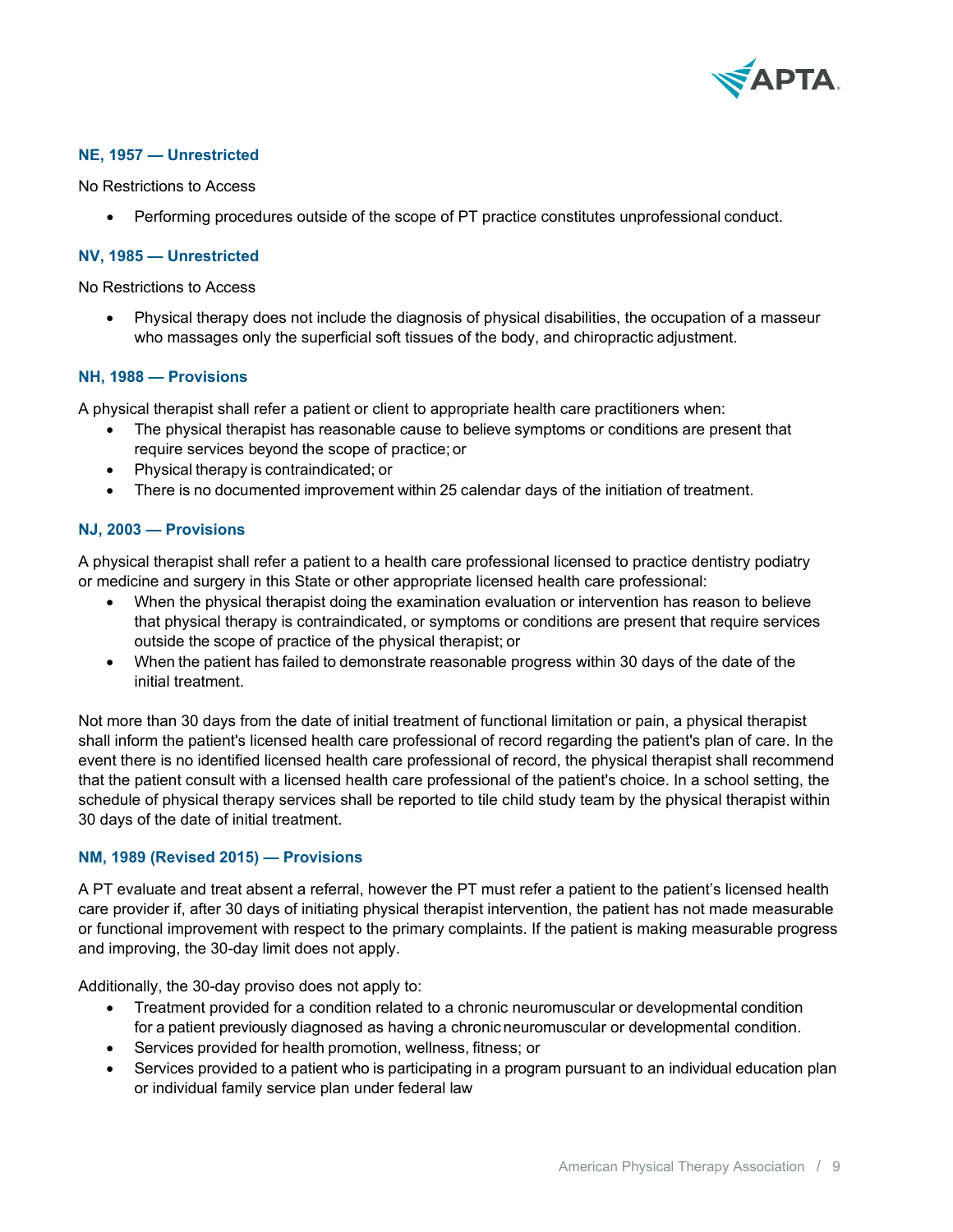

## **NY, 2006 — Provisions**

- Treatment can be rendered by a Licensed PT withouta referral for 10 visits or 30 days, whichever comes first.
- Licensed PT must have practiced PT on a full-timebasis for no less than three years; be of at least twenty-one years of age.
- PT must provide written notification that services without a referral might not be covered by the patient's health plan or insurer; notification must state that said services might be covered by health plan or insurer with a referral. Must keep a copy of the written notification in the patient's file.

## **NC, 1985 (Revised 2019) — Unrestricted**

No Restrictions to Access

- Medical diagnosis of disease or treatment beyond the scope of physical therapy must be referred as specified in G.S. 90-270.35
- Failure to refer to a licensed medical doctor or dentist when patient's condition is beyond scope of PT practice is considered unlawful practice.

#### **ND, 1989 — Unrestricted**

No Restrictions to Access

• License revocation when failure to refer to a licensed health care professional any patient whose medical condition is beyond the scope of PT practice.

#### **OH, 2004** — **Provisions**

- Must have a master's degree or two years' experience.
- If no progress in 30 days, must refer to appropriate health care provider.
- PT shall inform the patient's health care provider within 5 days of initial evaluation
- If orthotics are needed, PT is limited to certain applications of orthotic devices

#### **OK — Provisions**

- Evaluation and treatment allowed without a referral for 30 days.
- Referral is required for workers' compensation claims.

## **OR, 1993 (Revised 2005, 2007, 2013) — Unrestricted**

#### No Restrictions to Access

A licensed physical therapist shall immediately refer a person being treated by the licensed physical therapist to a provider of care if the person exhibits symptoms:

- That require treatment or diagnosis by a provider of medical care;
- For which physical therapy is contraindicated;
- That the physical therapist does not know how to treat; or
- For which treatment is outside the scope of practice of physical therapy.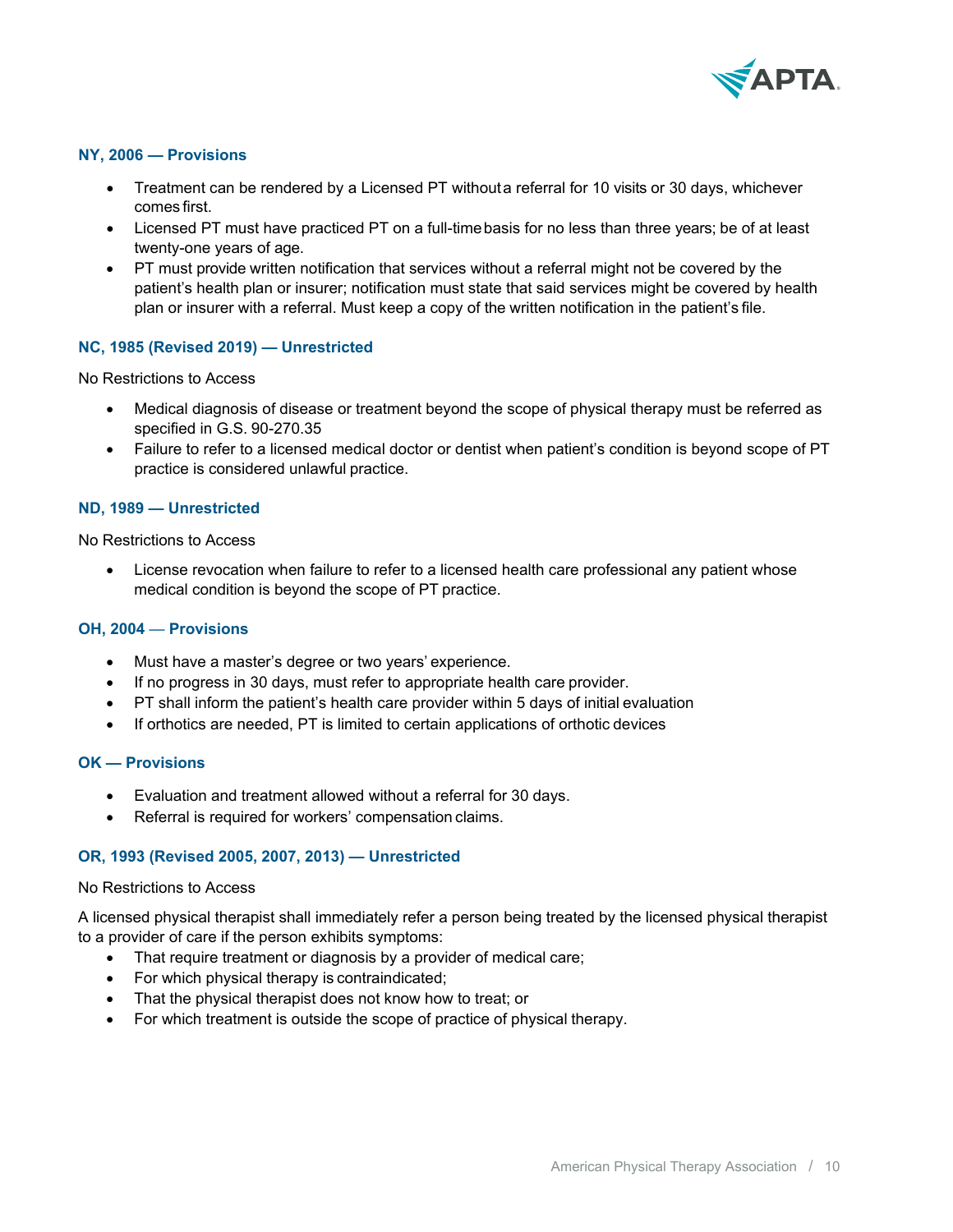

## **PA, 2002 — Provisions**

- Licensee may apply to the board for a certificate of authorization to practice physical therapy under this act without the required referral.
- A certificate of authorization to practice physical therapy without a referral under subsection (a) shall not authorize a physical therapist either to treat a condition in any person which is a nonneurologic, nonmuscular or nonskeletal condition or to treat a person who has an acute cardiac or acute pulmonary condition unless the physical therapist has consulted with the person's licensed physician, dentist or podiatrist regarding the person's condition and the physical therapy treatment plan or has referred the person to a licensed physician, dentist or podiatrist for diagnosis and referral.
- The certificate of authorization shall be displayed by the certificate holder in a manner conspicuous to the public.
- The renewal of the certificate of authorization shall coincide with the renewal of the license of the licensee.
- A physical therapist with a certificate of authorization may treat a person for up to 30 days from the date of the first treatment. A physical therapist shall not treat a person beyond 30 days from the date of the first treatment unless he or she has obtained a referral from a licensed physician, dentist or podiatrist

#### **RI, 1992 — Provisions**

- Must disclose to the patient in writing the scope and limitations of the practice of physical therapy and shall obtain their consent in writing.
- Must refer the patient to a doctor of medicine, osteopathy dentistry, podiatry or chiropractic within 90 days after the treatment commenced (unless the treatment has concluded).
- Must have 1-year clinical experience to practice without referral.

#### **SC, 1998 — Provisions**

- In the absence of a referral, must refer the patient to a licensed medical doctor or dentist if providing PT services beyond 30 days after the initial evaluation.
- Must refer patient to a licensed medical doctor or dentist if patient's condition is beyond scope of PT.

## **SD, 1986 — Unrestricted**

#### No Restrictions to Access

## **TN, 1999 (Revised 2007, 2020) — Provisions**

- In the absence of a referral by a doctor of medicine, chiropractic, dentistry, podiatry, or osteopathy, the physical therapist may conduct a initial evaluation and may provide physical assessments or instruction, including a recommendation of exercise to an asymptomatic person.
- In emergency situations, may provide assistance to a person to the best of their ability; immediately afterward referring the person to the appropriate health care practitioner.
- May treat a patient without referral when, within the scope of PT practice, the following are met:
	- 1. The patient's physician has been notified;
	- 2. If within 30 days the PT determines that the patient has made no progress, the PT discontinues services and refers the patient to a physician;
	- 3. Services are not provided beyond 90 days without the PT consulting with the patient's physician;
	- 4. If the patient was previously diagnosed by a physician with chronic, neuromuscular, or developmental conditions, and the evaluation, treatment, or services are being provided for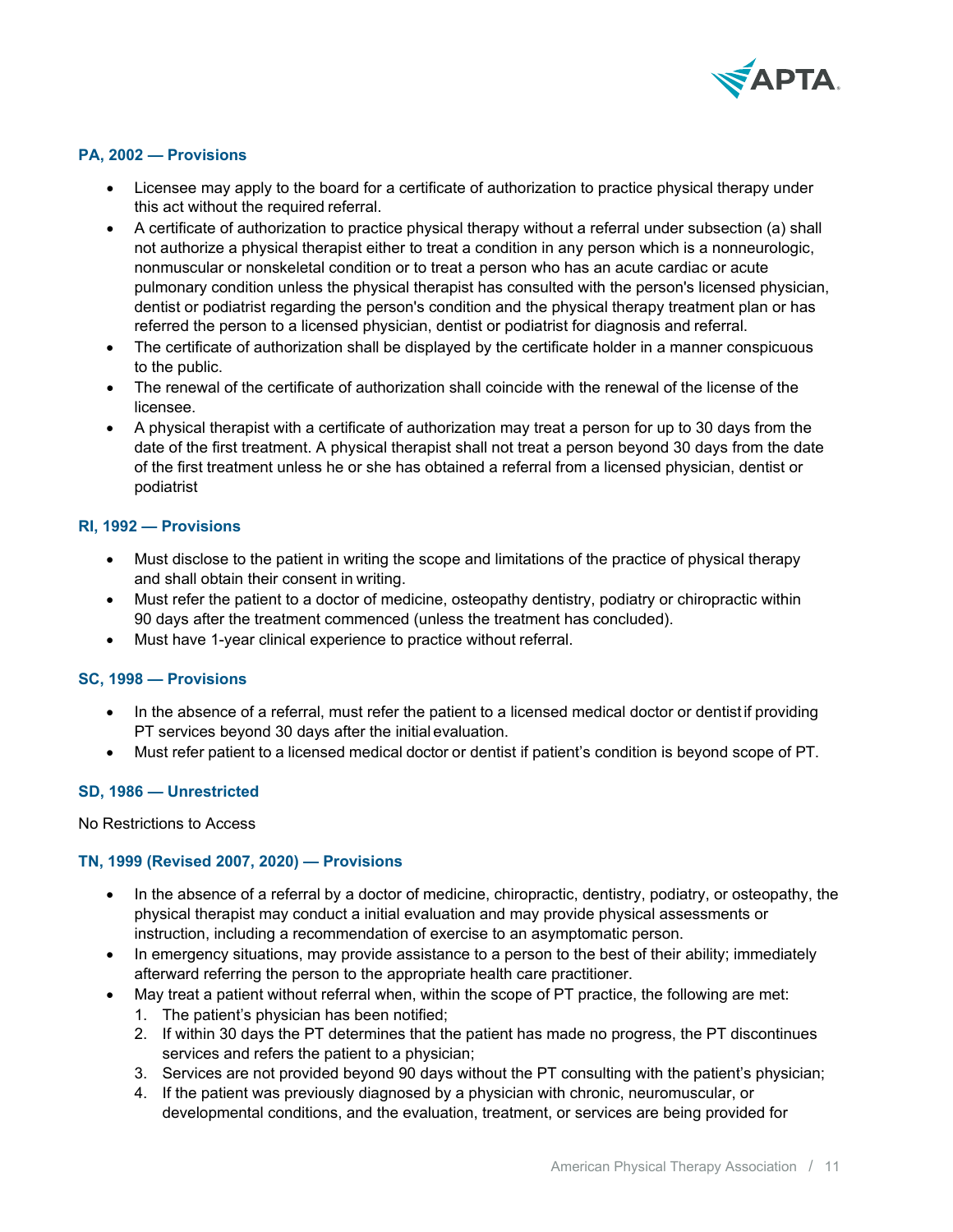

problems or symptoms associated with one or more of those previously diagnosed conditions, then 2 and 3 above do not apply; and

5. If the PT believes the patient has symptoms or conditions that require services beyond the scope of PT practice, that reasonable therapeutic progress is not being achieved, or that treatment is contraindicated, the PT refers the patient to appropriate health care practitioners.

## **TX, 1991 (Revised 2019) — Provisions**

A physical therapist may evaluate and treat a patient without a referral for up to 10 days under the following conditions:

- The physical therapist has been licensed to practice for at least one year; and
- Is covered by professional liability insurance in the minimum amount required by the Board.
- Prohibits the diagnosis of disease.

A physical therapist may evaluate and treat a patient without a referral for no more than 15 days under the following conditions:

- The PT possesses a doctoral degree; and
- Has completed a residency or fellowship.

A physical therapist who treats a patient without a referral shall obtain from the patient a signed disclosure on a form prescribed by the board in which the patient acknowledges that:

- Physical therapy is not a substitute for a medical diagnosis by a physician;
- Physical therapy is not based on radiological imaging;
- A physical therapist cannot diagnose an illness or disease; and
- The patient's health insurance may not include coverage for the physical therapist's services.

#### **UT, 1985 — Unrestricted**

No Restrictions to Access

• Prohibits diagnosis of disease, surgery, acupuncture or x-ray for diagnostic or therapeutic uses.

#### **VT, 1988 — Unrestricted**

No Restrictions to Access

#### **VA, 2001 (Revised 2007, 2015) — Provisions**

A physical therapist who has completed a doctor of physical therapy program or who has obtained a certificate of authorization pursuant to Section 54.1-3482.1 may evaluate and treat a patient for no more 30 consecutive days after an initial evaluation without a referral under the following conditions:

- The patient is not receiving care from any licensed doctor of medicine, osteopathy, chiropractic, podiatry, or dental surgery; a licensed nurse practitioner acting in accordance with a practice agreement; or licensed physician assistant acting under supervision of a physician, for the symptoms giving rise to the presentation at the time of the presentation to the physical therapist for physical therapy services; or
- The patient is receiving care from any licensed doctor of medicine, osteopathy, chiropractic, podiatry, or dental surgery; a licensed nurse practitioner acting in accordance with a practice agreement; or licensed physician assistant acting under supervision of a physician, at the time of his presentation to the physical therapist for the symptoms giving rise to the presentation for physical therapy services; and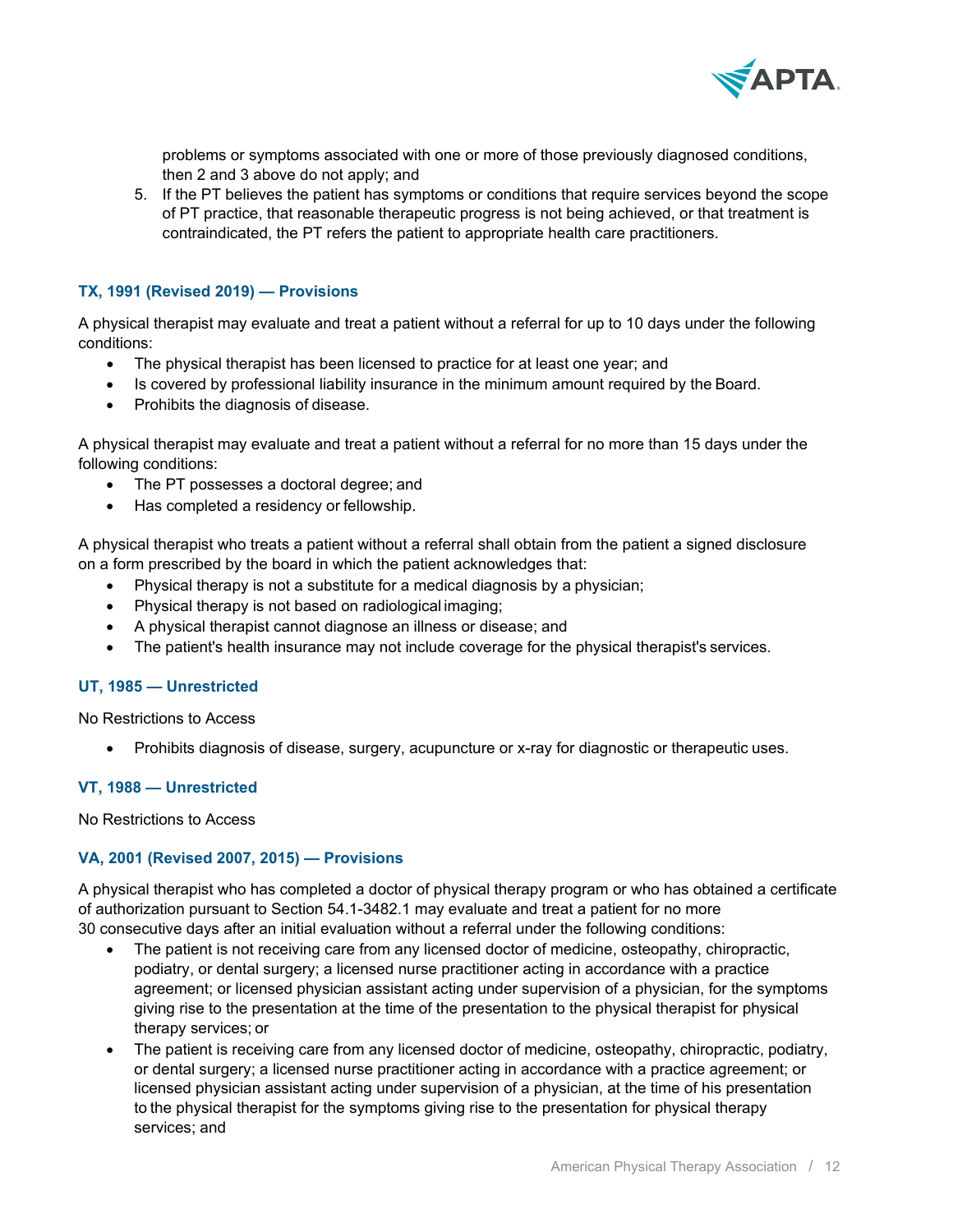

- $\circ$  The patient identifies a licensed doctor of medicine, osteopathy, chiropractic, podiatry, or dental surgery, a licensed nurse practitioner practicing in accordance with his practice agreement, or a licensed physician assistant acting under the supervision of a licensed physician from whom he is currently receiving care;
- $\circ$  The patient gives written consent for the physical therapist to release all personal health information and treatment records to the identified practitioner; and
- $\circ$  The physical therapist notifies the practitioner identified by the patient no later than 14 days after treatment commences and provides the practitioner with a copy of the initial evaluation along with a copy of the patient history obtained by the physical therapist.
- Treatment for more than 30 consecutive days after evaluation of such patient shall only be upon the referral of a physician, osteopath, chiropractor, podiatrist, or dentist, nurse practitioner (in accordance with their practice agreement), or a physician assistant acting under the supervision of a licensed physician. A physical therapist may contact the practitioner identified by the patient at the end of the 30-day period to determine if the practitioner will authorize additional physical therapy services until such time as the patient can be seen by the practitioner.
- A physical therapist shall not perform an initial evaluation of a patient under this subsection if the physical therapist has performed an initial evaluation of the patient under this subsection for the same condition within the immediately preceding 60 days.
- A physical therapist who has not completed a doctor of physical therapy program or who has not obtained a certificate of authorization pursuant to Section 54.1- 3482.1 may conduct a one-time evaluation of a patient, but provide no treatment, without a referral. The PT must immediately refer the patient to an appropriate provider if needed.

Note — a PT may provide physical therapy services via direct access with no restrictions for student athletes in a school setting; workplace ergonomics; IEPs of special education students; wellness, fitness, and health screenings; and prevention of disabilities, impairments, and functional limitations.

Invasive procedures within the scope of practice of physical therapy shall always be performed only under the referral or direction of a physician, osteopath, chiropractor, podiatrist, or dentist, nurse practitioner (in accordance with their practice agreement), or a physician assistant acting under the supervision of a licensed physician

## **WA, 1988 — Provisions**

- A physical therapist may only provide treatment utilizing orthoses that support, align, prevent, or correct any structural problems intrinsic to the foot or ankle by referral or consultation from an authorized health care practitioner.
- No restriction on the ability of any insurance entity or any state agency or program from limiting or controlling the utilization of physical therapy services using any type of gatekeeper function.
- Must refer patients when symptoms or conditions are beyond the scope of practice.